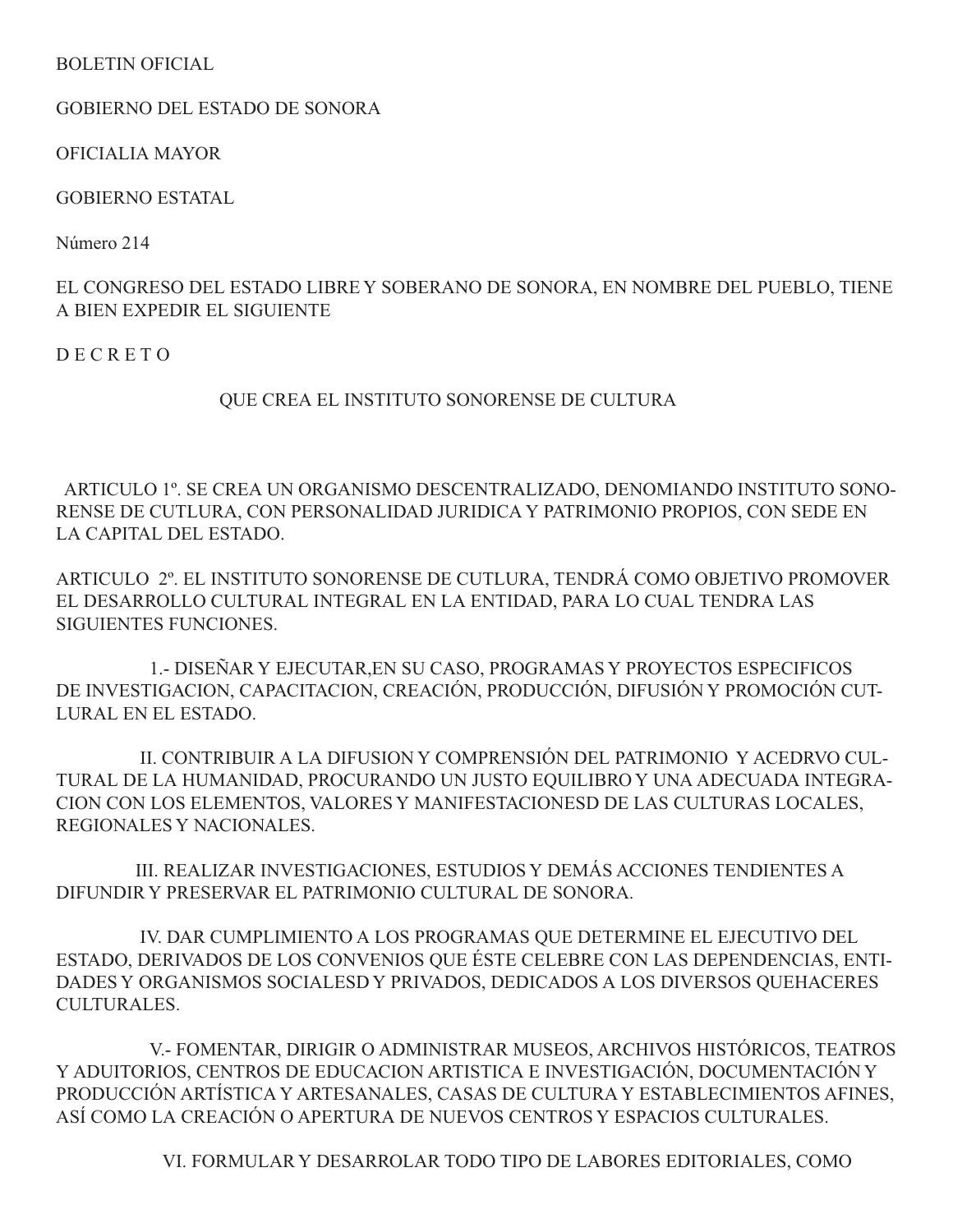LIBROS, REVISTAS, GACETAS, FOLLETOS, DISCOS FLEXIBLES Y OTRAS EDICIONESO PUBLICA-CIONES DE INFORMACION, EXPERIMENTALES, CRACIÓN, PRODUCCIÓN Y EN GENERAL.

 VII. FORMULAR Y DIFUNDIR A TRAVES DE LOS MEDIOS DE DIFUSION Y COMUNICACIÓN MASIVA, PROGRFAMAS CULTURALES QUE COADYUVEN AL DESARROLLO DE PUBLICOS MAS RECEPTIVOS Y CRÍTICOS DE LA ACTIVIDAD Y PRODUCCIÓN CULTURALES.

 VIII. DISEÑAR UN SISTEMA EXPERIMENTAL DE DIVULGACIÓN Y COMUNICACIÓN DE LA CIENCIA PARA EL ESTADO DE SONORA.

 IX. ORGANIZAR, ASESORAR, IMPULSAR,, EN SU CASO, COORDINAR A LOS GRUPOS E INDIVIDUOS DEDICADOS, ESTABLEMENTE, A LA PRODUCCIÓN, INVESTIGACIÓN Y EXPERIMENTACION EN ACCIONES Y PROYECTOS CULTURALES,

 X. CELEBRAR CONVENIOS Y CONTRATOS CON ORGANISMOS CULTURALES, YA SEAN MUNICIPALES,ESTATALES O FEDERALES, PARA LA REALIZACIÓN DE PROGRAMAS O ACCIONES DE INTERCAMBIO, COOPERACIÓN, ASESORÍA, INVESTIGACIÓN, ASISTENCIA Y OTRAS ACCIONES RELACIONADAS CON LAS FUNCIONES DEL INSTITUTO,

 XI. PROMOVER LA REALIZACIÓN DE ENCUENTROS E INTERCAMBIOS MUNICIPALES, REGIONALES, NACIONALES E INTERNACIONALES, CON FINES O PROPÓSITOS CULTURALES,

 XII. APOYAR A LOS MUNICIPIOS DEL ESTADO Y A OTRAS ENTIDADES FEDERATIVAS,EN LA REALIZACIÓN DE PROGFAMAS O PROYECTOS CULTURALES,

 XIII. DESARROLLAR UN SISTEMAESTATALES DE UNIDADES MÓVILES DE PROMOCIÓN CULTURAL INTEGRAL, PARA OFRECER SERVICIOS CULTURALES ENTRE LAS COMUNIDADES DEL ESTADO,

 XIV. FOMENTAR UNA MAYOR OCNCIENCIA EN LA POBLACIÓN ACERCA DE LA NECESIDAD DE PRESERVAR Y ENRIQUECER EL PATRIMONIO CULTURAL Y APOYAR LOS SERVICIOS CULTURALES EN LA ENTIDAD,

 XV. DISEÑAR UN MECANISMO DE AUTOEVALUACIÓN PARA DAR SEGUIMIENTO A LAS ACCIONES DE APOYO Y FOMENTO QUE SE REALICEN PARAEL DESARROLLO CULTURAL DEL ESTADO, Y

 XVI. LAS DEMÁS QUE SEAN NECESARIAS APRA LA CONSECUCIÓN DEL OBJETIVO DEL INSTITUTO.

ARTICULO 3º. LA DIRECCIÓN Y ADMINISTRACIÓN DEL ORGANISMO CORRESPONDERÁ A.

I. EL CONSEJO DIRECTIVO, Y

.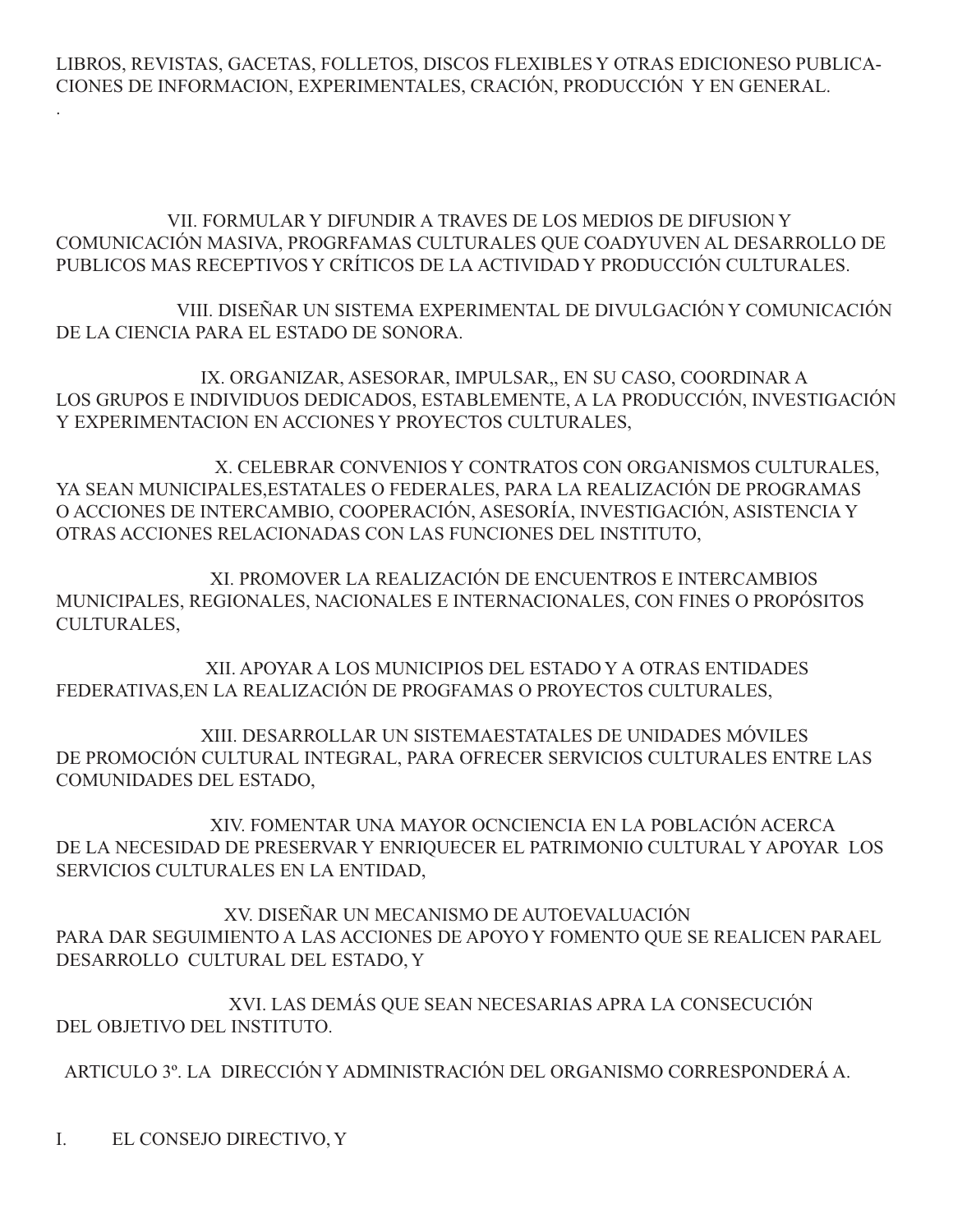II. LA DIRECCION GENERAL.

ARTICULO 4º. EL CONSEJO DIRECTIVO SE INTEGRARÁ POR.

I. UN PRESIDENTE , QUE SERA EL GOBERNADOR DEL ESTADO,

II. LOS VOCALES, QUE SERÁN LOS TITULARES DE LAS SECRETARÁIS DE GOBIERNO, PLANEACIÓN DEL DESARROLLO, FOMENTO AL TURISMO Y FOMENTO EDUCATIVO Y CULTURA Y DE LA TESORERÍA GENERAL DEL ESTADO. EL SECRETARIO DE FOMENTOV EDUCATIVO Y CULTURA SUPLIRÁ LAS AUSENCIAS DEL PRESIDENTE Y, EN ESTE CASO, LA VOCALÍA QUE LE CORRESPONDE A AQUEL SERÁ OCUPADA POR UN SUPLENTE.

ASIMISMO, SE PODRÁ INVITAR A QUE PARTICIPEN COMO VOCALES, AL RECTORDEL COLEGIO DE SONORA, A LOS REPRESENTANTES EN EL ESTADO DEL CONSEJO NACIONAL DE CIENCIA Y TECNOLOGÍA, DEL ISNTITUTO ANCIONAL DE BELLAS ARTES, DEL INSTITUTO NACIONAL INDIGENISTA, DEL INSTITUTO NACIONAL DE ANTROPOLOGÍA E HISTORIA Y AL RECTOR DE LA UNIVERSIDAD DE SONORA.

POR CADA UNO DE LOS TITULARES DE LAS DEPENDENCIAS, DEL COLEGIO Y DE LAS REPRE-SENTACIONES EN EL ESTADO ANTES SEÑALADOS, HABRÁ UN SUPLENTE, QUIEN CONTARÁ CON LAS MISMAS FACULTADES QUE LOS PROPIETARIOS EN CASO DE AUSENCIA DE ÉSTOS.

ARTICULO 5º. EL CONSEJO DIRECTIVO ES LA LAUTORIDAD SUPERIOR DEL INSTITUTO. PODRÁ ACORDAR, LA REALIZACIÓN DE TODAS LAS OPERACIONES INHERENTES AL OBJETIVO DEL ORGANISMO Y DELEGAR DISCRECIONALMENTE EN EL DIRECTOR GENERAL, SUS FACUL-TADES, SALVO LAS QUE LELGALMENTE SEAN INDELEGABLES.

ARTICULO 6º. EL CONSEJO DIRECTIVO TENDRÁ LAS SIGUIENTES FACULTADES Y OBLIGACIO-NES INDELEGABLES,

I. ESTABLECER, EN CONGRUENCIA CON EL PROGRAMA SECTORIAL CORRESPONDIENTE, LAS POLITICAS GENERALES DEL ORGANISMO, ASÍ COMO DEFINIR LAS PRIORIDADES REALTI-VAS A FINANZAS Y ADMINISTRACIÓN GENERAL,

II. APROBAR LOS PROGRAMAS Y LOS PRESUPUESTOS DEL ORGANISMO, ASÍ COMO SUS MODIFICACIONES, SUEJTÁNDOSE A LO DISPUESTO EN ALS LEYES DE PLANEACIÓN DEL ESTADO DE SONORA, DEL PRESUPUESTO DE EGRESOS, CONTABILIDAD GUBERNAMENTAL Y GASTO PÚBLICO ESTATAL, EN EL PLAN ESTATAL DEDESARROLLO Y, EN SU ASO, A LAS ASIGNACIONESDE GASTO Y FINANCIAMIENTO AUTORIZADAS,

III. APROBAR ANUALMENTE, PREVIO INFORME DEL COMISARIO PUBLICO Y DEL DICTÁMEN DEL AUDITOR EXTERNO, LOS ESTADOS FINANCIEROS,

IV. APROBAR EL REGLAMENTO INTERIOR Y SUS MODIFICACIONES,

V. ANALIZAR Y APROBAR, EN SU CASO, LOS INFORMES QUE RINDA EL DIRECTOR GENERAL CON LA INTERVENCIÓN QUE CORRESPONDA AL COMISARIO PÚBLICO.

VI. ESTABLECER LAS REGLAS DE OPERACIÓN DEL ISNTITUTO Y AUTORZAR O REVOCAR, EN SU CASO, LOS APOYOS QUE DEBAN OTORGARSE PARA LAS ACTIVIDADES Y LA PRODUCCIÓN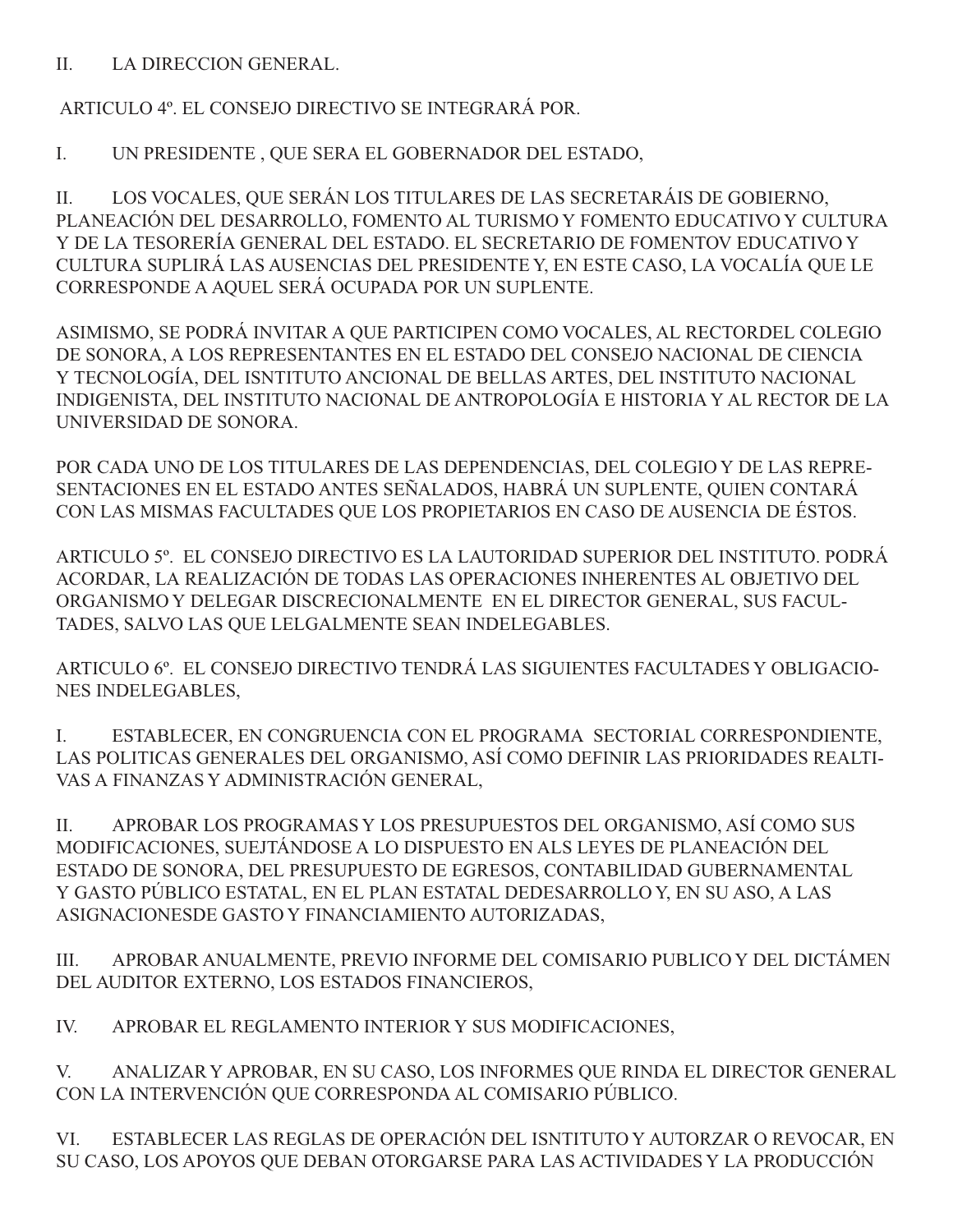CULTURALES,

VII. ACEPTAR LAS DONACIONES, LEGADOS Y DEMA´S LIBERALIDADES QUE SE OTORGUEN A FAVOR DEL INSTITUTO, Y

VIII. FIJAR LAS REGLAS GENERALES A LAS QUE DEBERÁ SUJETARSE EL INSTITUTO, EN LA CELEBRACIÓN DE ACUERDOS, CONVENIOS Y CONTRATOS CON LOS SECTORES PÚBLICO, SOCIAL Y PRIVADO, PARA LA EJECUCIÓN DE ACCIOENS EN MATERIA DE POLÍTICA CULTURAL.

 ARTICULO 7º. EL CONSEJO DIRECTIVO FUNCIONARÁ VÁLIDAMENTE CON LA ASISTENCIA DE, CUANDO MENOS, CINCO DE SUS MIEMBROS, SIEMPRE QUE ENTRE ELLOS SE ENCUENTRE EL PRESIDENTE O QUIEN LO SUPLA, SUS DECISIONES E TOMARÁN POR MAYORÍA DE VOTOS Y,EN CASO DE EMPATE, EL PRESIDENTE TENDRÁVOTO DE CALIDAD.

 ARTICULO 8º. EL CONSEJO DIRECTIVO SESIONARÁ EN FORMA ORDINARIA, CUANDO MENOS, TRIMETRALMENTE Y EN FORMA EXTRAORDINARIA CUANDO SEA NECESARIO PARA SU DEBIDO FUNCIONAMIENTO.

 ARTICULO 9º. LA DIRECCION GENERALD EL INSTITUTO SONORENSE DE CULTURA ESTARÁ A CARGODE UN DIRECTOR GENERAL QUE SERÁ NOMBRADO Y REMOVIDO LIBREMENTE POR EL GOBERNADOR DEL ESTADO, Y TENDRÁ LAS FACULTADES Y OBLIGACIONES SIGUIENTES.

I. ADMINSITRAR Y REPRESENTAR LEGALMENTE AL ORGANISMO, CON LAS FACULTADES DE UN APODERADO GENERAL PARA PLEITOS Y COBRANZAS Y ACTOS DE ADMINISTRACIÓN, CON TODAS LAS FACULTADES QUE REQUIERAN CLÁUSULA ESPECIAL CONFORME A LA LEY Y SUSTITUIR Y DELGAR ESTA REPRESENTACIÓN EN UNO O MÁS APODERADOS PARA QUE LAS EJERZAN INDIVIDUAL O CONJUNTGAMENTE. PARA ACTOS DE DOMINIO REQUERIRÁ DE LA AUTORIZACION EXPRESA DEL CONSEJO DIRECTIVO APRA CADA CASO CONCRETO;

II. REVOCAR LOS PODERES QUE OTORGUE, DESISTIRSE DEL JUICIO DE AMPARO, PRE-SENTAR DENUNCIAS Y QUERELLAS PENALES Y OTORGAR EL PERDÓN CORRESPONDIENTE, FORMULAR Y ABSOLVER POSICIONES Y, EN GENERAL, EJERCER TODOS LOS ACTOS DE REPRESENTACIÓN Y MANDATO QUE SEAN NECESARIOS, INCLUYENDO LOS QUE PARA SU EJERCICIO REQUIERAN CLÁUSULA ESPECIAL, EN LOS TÉRMINOS QUE SEÑALEN LAS LEYES;

III. OBLIGAR AL ORGANISMO CAMBIARIAMENTE, EMITIR Y NEGOCIAR TÍTULOS DE CRÉDITO Y CONCERTAR LAS OPERACIONES DE CRÉDITO, DE CONFORMIDAD CON LO DIS-PUESTO POR LAS LEYES Y REGLAMENTOS APLICABLES;

IV. FORMULAR EL PROGRAMA INSTITUCIONAL,Y SUS RESPECTIVOS SUBPROGRAMAS Y PROYECTOS DE ACTIVIDADES, ASÍ COMO LOS PRESUPUESTOS DEL ORGANISMO Y PRESENTAR-LOS PARA SU APROBACIÓN AL CONSEJO DIRECTIVO;

V. ESTABLECER LOS SISTEMAS DE CONTROL NECESARIOS PARA ALCANZAR LOS OBJETI-VOS Y METAS PROPUESTADAS;

VI. PRESENTAR, PERIÓDICAMENTE, AL CONSEJO DIRECTIVO EL INIFORME DEL DESEM-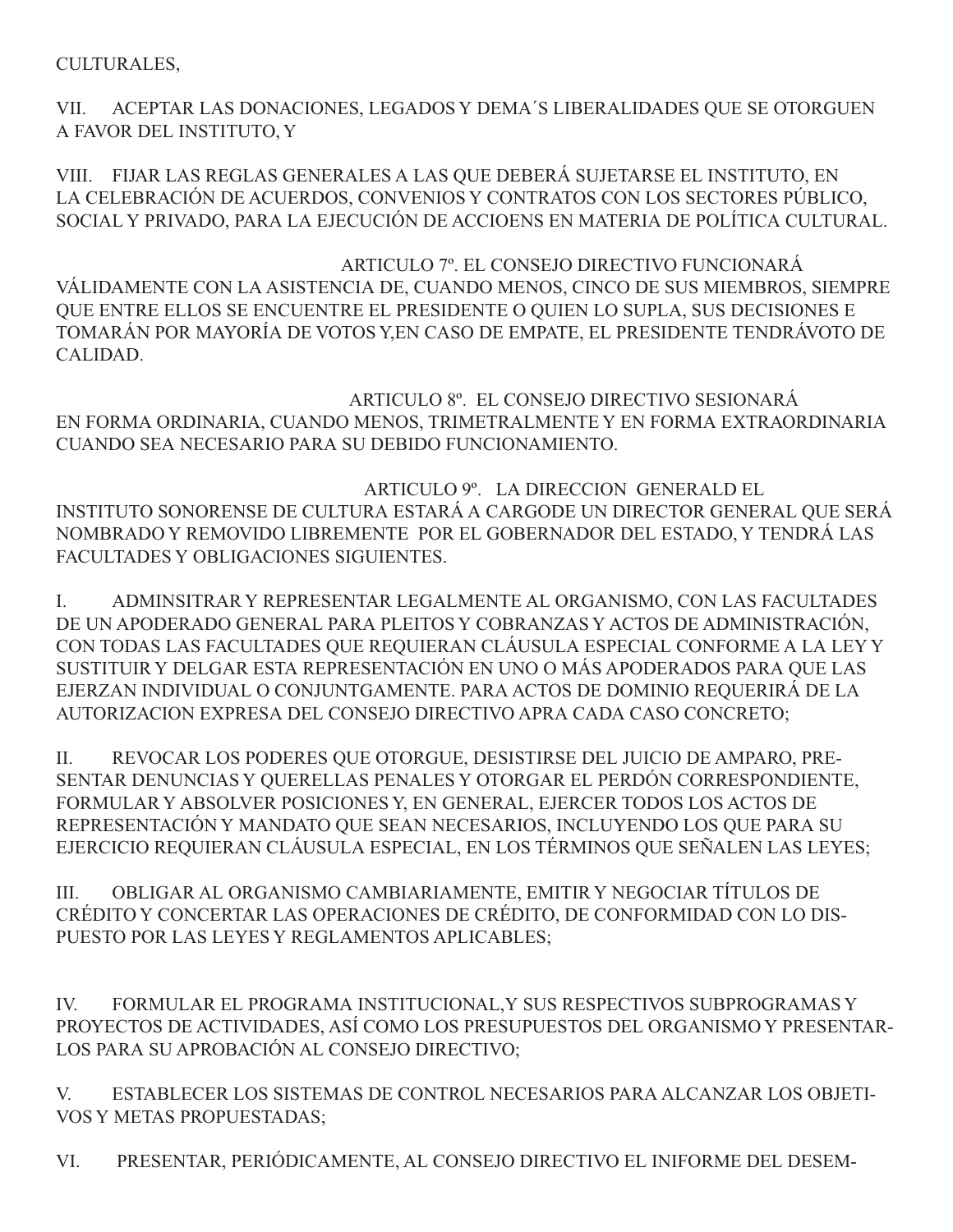PEÑO DE LAS ACTIVIDADES DEL ORGANISMO, INCLUIDO EL EJERCICIO DE LOS PRESUPUESTOS DE INGRESOS Y EGRESOS Y LOS ESTADOS FINANCIEROS CORRESPONDIENTE. EN EL INFORME Y EN LOS DOCUMENTOS DE APOYO SE COTEJARAN LAS METAS PROPUESTAS Y LOS COMPRO-MISOS ASUMIDOS POR LA DIRECCION CON LAS REALIZACIONES ALCANZADAS;

VII. ESTABLECER LOS MECANISMOS DE EVALUACION QUE DESTAQUEN LA EFICIENCIA Y LA EFICACIA CON QUE SE DESEMPEÑE EL ORGANISMO Y PRESENTAR AL CONSEJO DIRECTIVO, POR LO MENOS DOS VECES AL AÑO, LA EVALUACION DE GESTION CON EL DETALLE QUE PREVIAMENTE SE ACUERDE CON EL CONSEJO Y ESCUCHANDO AL COMISARIO PUBLICO;

VIII. EJECUTAR LOS ACUERDOS QUE DICTE EL CONSEJO DIRECTIVO;

IX. CONCURRIR CON VOZ INFORMATIVA A LAS SIGUIENTES SESIONES DEL CONSEJO DIREC-TIVO Y CUMPLIR LAS DISPOSICIONES GENERALES Y ACUERDOS DEL MISMO;

X. COORDINAR EL DESARROLLO DE LAS ACTIVIDADES TECNICAS Y ADMINISTRATIVAS DEL ORGANISMO Y DICTAR LOS ACUERDOS TENDIENTES A DICHO FIN;

XI. COORDINAR, ESTABLECER Y CONSERVAR ACTUALIZADOS LOS PROCEDIMIENTOS Y SISTEMAS DE LOS SERVICIOS DEL ORGANISMO;

XII. FORMULAR EL ANTEPROYECTO DE REGLAMENTO INTERIOR DEL INSTITUTO SONO-RENSE DE CULTURA, CON BASE EN UN MODELO DE ADMINISTRACION QUE PERMITA, CONTAR CON UNA ESTRUCTURA ADMINISTRATIVA QUE ATIENDA A LAS NECESIDADES ESPECIFICAS DEL ORGANISMO;

XIII. ORGANIZAR Y OPERAR UN BANCO CCE INFORMACION CULTURAL Y UN CENTRO DE COMPUTO, COMO SOPORTES TECNICOS PARA LA CONSECUCION DEL OBJETIVO DEL ORGAN-ISMO;

XIV. NOMBRAR Y REMOVER LIBREMENTE AL PERSONAL DE CONFIANZA DEL INSTITUTO, ASIMISMO, NOMBRAR Y REMOVER AL PERSONAL DE BASE, CONFORME LO ESTABLECE LA LEY DE LA MATERIA; Y

XV. LAS DEMAS QUE LE OTORGUE EL CONSEJO DIRECTIVO Y LAS DISPOSICIONES LEGALES APLICABLES.

 ARTICULO 10º. EL PATRIMONIO DEL INSTITUTO SONORENSE DE CULTURA, SE CONSTITUIRA POR:

I. LAS APORTACIONES, BIEDNES MUEBLES E INMUEBLES Y DEMAS INGRESOS QUE LOS GOBIERNOS FEDERAL, ESTATAL Y MUNICIPALLE OTORGUEN O DESTINEN;

II. LAS APORTACIONES, LEGADOS, DONACIONES Y DEMAS LIBERALIDADES QUE RECIBA DE LAS PERSONAS DE LOS SECTORES SOCIAL Y PRIVADO;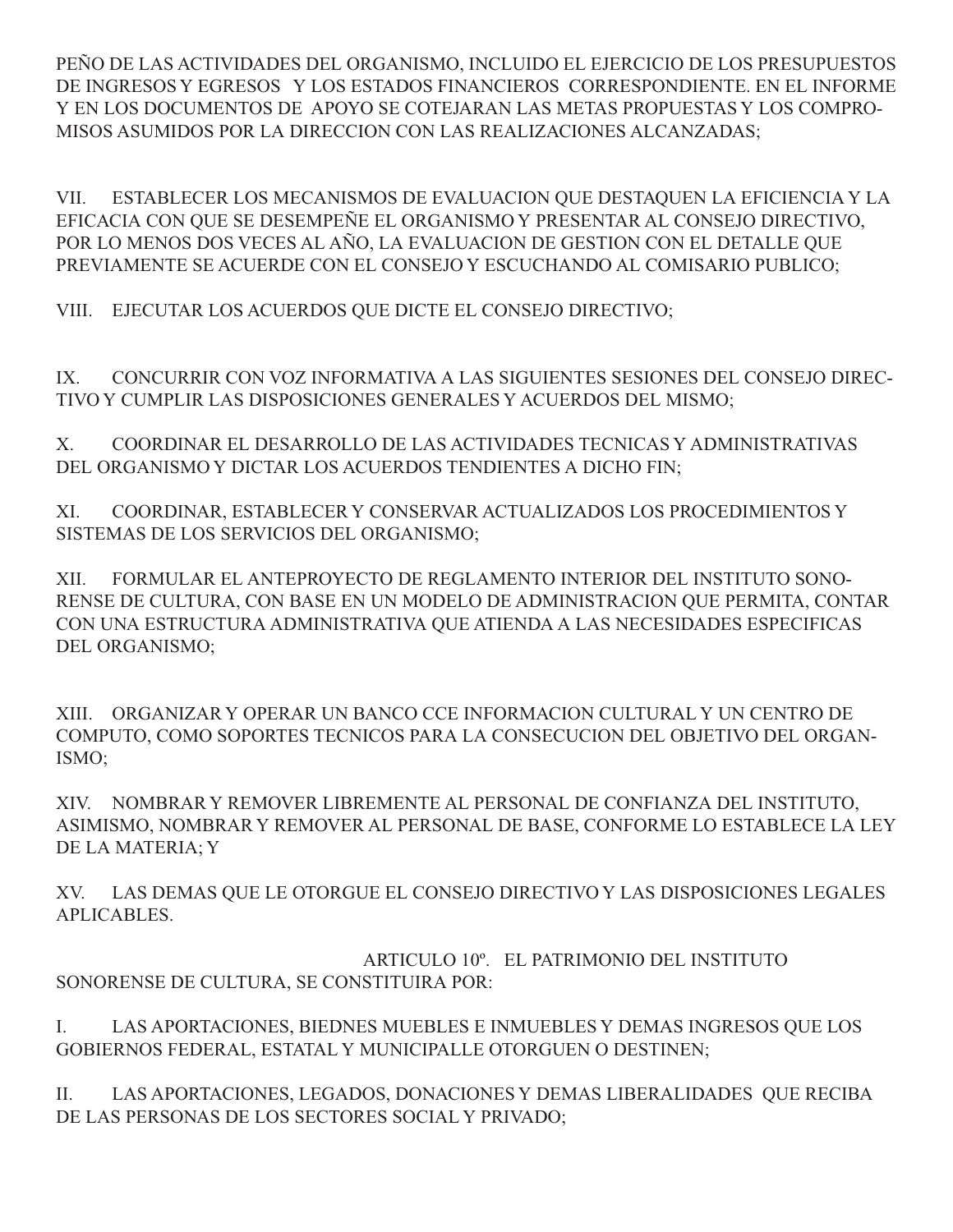III. LOS RENDIMIENTOS, RECUPERACIONES, BIENES, DERECHOS Y DEMAS INGRESOS QUE LE GENEREN SUS BIENES, OPERACIONES, ACTIVIDADES O EVENTOS QUE REALICE, Y IV. EN GENERAL CON LOS INGRESOS QUE OBTENGA POR CUALQUIER OTRO TITULO LEGAL.

 ARTICULO 11º. LAS RELACIONES DE TRABAJO ENTRE EL INSTITUTO Y SUS TRABAJADORES, SE REGIRAN POR LA LEY DEL SERVICIO CIVIL PARA EL ESTADO DE SONORA.

 SE CONSIDERAN TRABAJADORES DE CONFIANZA: EL DIRECTOR GENERAL, DIRECTORES, SUBDIRECTORES, COORDINADORES, JEFES DE DEPAR-TAMENTO, ADMINISTRADORES, ENCARGADOS DIRECTOS DE ADQUISICIONES Y COMPRASD, ASESORES, Y DEMAS PERSONAL QUE EFECTUE LABORES DE INSPECCION Y VIGILANCIA.

ARTICULO 12º. EL INSTITUTO SONORENSE DE CULTURA GOZARA RESPECTO A SU PATRIMONI0, DE LAS FRANQUICIAS Y PRERROGATIVAS CONCEDIDAS A LOS FONDOS Y BIENES DEL ESTADO. DICHOS BIENES, ASI COMO LOS ACTOS Y CONTRATOS QUE CELEBRE EL INSTITUTO, QUEDARAN LIBRE DE IMPUESTOS Y DERECHOS ESTATALES Y MUNICIPALES, CON EXCEPCION DE LOS SEÑALADOS EN EL ARTICULO 139, INCISOS A) Y B) DE LA CONSTITUCION POLITICA DEL ESTADO DE SONORA.

ARTICULO 13º. EL INSTITUTO SONORENSE DE CULTURA CON-TARA CON UN ORGANISMO DE VIGILANCIA, EL CUAL ESTARA INTEGRADO POR UN COMIS-ARIO PUBLICO PROPIETARIO Y UN SUPLENTE, DESIGNADOS POR LA SECRETARIA DE LA CONTRALORIA GENERAL DEL ESTADO.

EL COMISARIO PUBLICO EVALUARA EL DESEMPEÑO GENERAL Y SUS FUNCIONES DEL INSTITUTO, REALIZARA ESTUDIOS SOBRE LA EFICIENCIA CON LA QUE SE EJERZAN LOS DESEMBOLSOS DE RECURSOS ECONOMICOS DEL ORGANISMO, ASI COMO EN LO REFERENTE A LOS INGRESOS Y, EN GENERAL, SOLICITARA LA INFORMACION Y EFECTUARA LOS ACTOS QUE REQUIERA EL ADECUADO CUMPLIMIENTO DE SUS FUNCIONES, SIN PERJUICIO DE LAS TAREAS QUE LA SECRETARIA DE LA CONTRALORIA GENERAL DEL ESTADO LE ASIGNE ESPECIFICAMENTE CONFORME A LAS LEYES.

TRANSITORIOS:

ARTICULO PRIMERO.- EL PRESENTE DECRETO ENTRARA EN VIGOR EL PRIMERO DE ENERO DE MIL NOVECIENTOS OCHENTA Y NUEVE, PREVIA SU PUBLICACION EN EL BOLETIN OFICIAL DE GOBIERNO DEL ESTADO.

ARTICULO SEGUNDO.- SE ABROGARAN: EL DECRETO NUMERO 222, QUE CREA EL MUSEO COSTUMBRISTA DE SONORA, PUBLICADO EN EL BOLETIN OFICIAL DEL GOBIERNO DEL ESTADO NUMERO 46, CON FECHA 6 DE DICIEMBRE DE 1984, TOMO CXXXIV, EL DECRETO NUMERO 233, QUE CREA EL FONDO PARA EL DESARROLLO DE LA MUSICA POPULAR DEL ESTADO DE SONORA, PUBLICADO EN EL BOLETIN OFICIAL DEL GOBIERNO DEL ESTADO NUMERO 18, CON FECHA 4 DE MARZO DE 1985, TOMO CXXXV; EL DECRETO NUMERO 273, QUE CREA EL MUSEO DE LOS YAQUIS, Y DECRETO NUMERO 274, QUE CREA EL MUSEO DE LOS SERIS, AMBOS PUBLICADOS EN EL BOLETIN OFICIAL DEL GOBIERNO DEL ESTADO NUMERO 12, CON FECHA 8 DE AGOSTO DE 1985, TOMO CXXXVI Y EL DECRETO